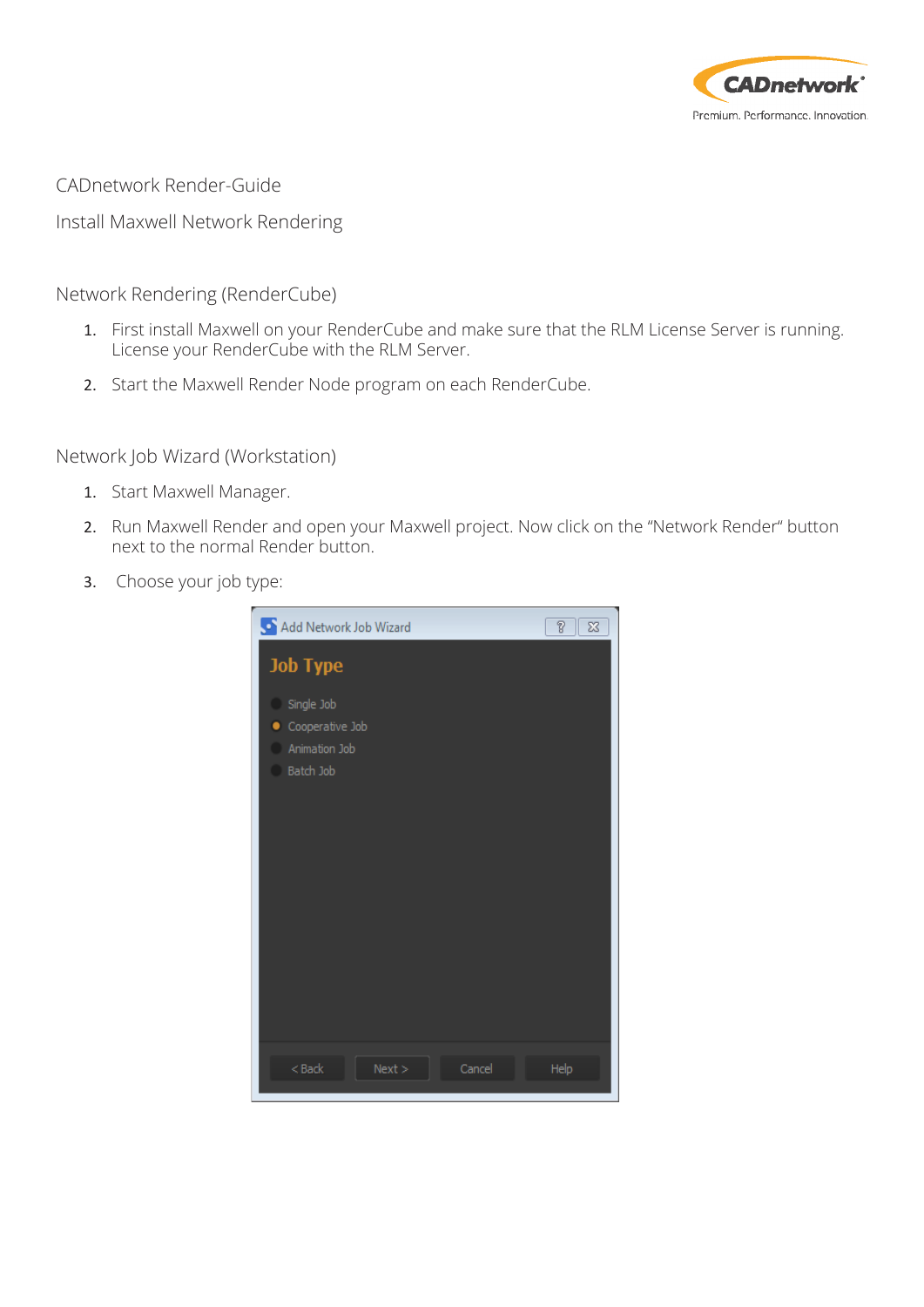

**Single Job:** To make a non-cooperative render queue with each node working on an independent frame.

**Cooperative Job:** Several computers work on the same frame individually and then merge the images they have rendered at the end of the rendering process.

**Animation Job:** Select a scene and the frame range, and the frames will be distributed among the available nodes. Remember that you can also render single frames from the same sequence by using a semi-colon ";" when typing. For example: 1-10;12;20-23 This will render frames 1 through 10, frame 12, and finally frames 20 through 23. Any padding number is allowed.

**Batch Job:** This option allows you to select multiple scenes to be rendered. All the scenes are rendered using their own settings and output paths. You can perform changes in the rendering settings (render time, SL, resolution, camera, etc.), and these changes are applied to all the scenes added. An interesting feature is that in this mode you can choose the Batch Type, between Cooperative or Single type.

- 4. Once you have selected the job type you are submitting, you can change the details.
- 5. You have two options of specifying the output paths of your renders:
	- UNC format: this is the safest way to write the output paths. The paths are specified as a network path and the Manager can in this case save the files on any computers shared folder that is part of your network. The network path is written in the format of \\computername\myfolder\myrender.png (where "myfolder" is a shared folder on the network).
	- As standard local paths: if you specify a local path to a folder, the folder needs to be in the same computer that is running the Manager. The Add Job wizard will give you a warning that the paths are not network paths, but you can ignore this if the output folder is in the same computer that is running the Manager.

You should always specify both the image output and the MXI output paths. If the paths are the same, you can simply drag & drop the folder icon of one path over the folder icon of the other path to quickly copy it.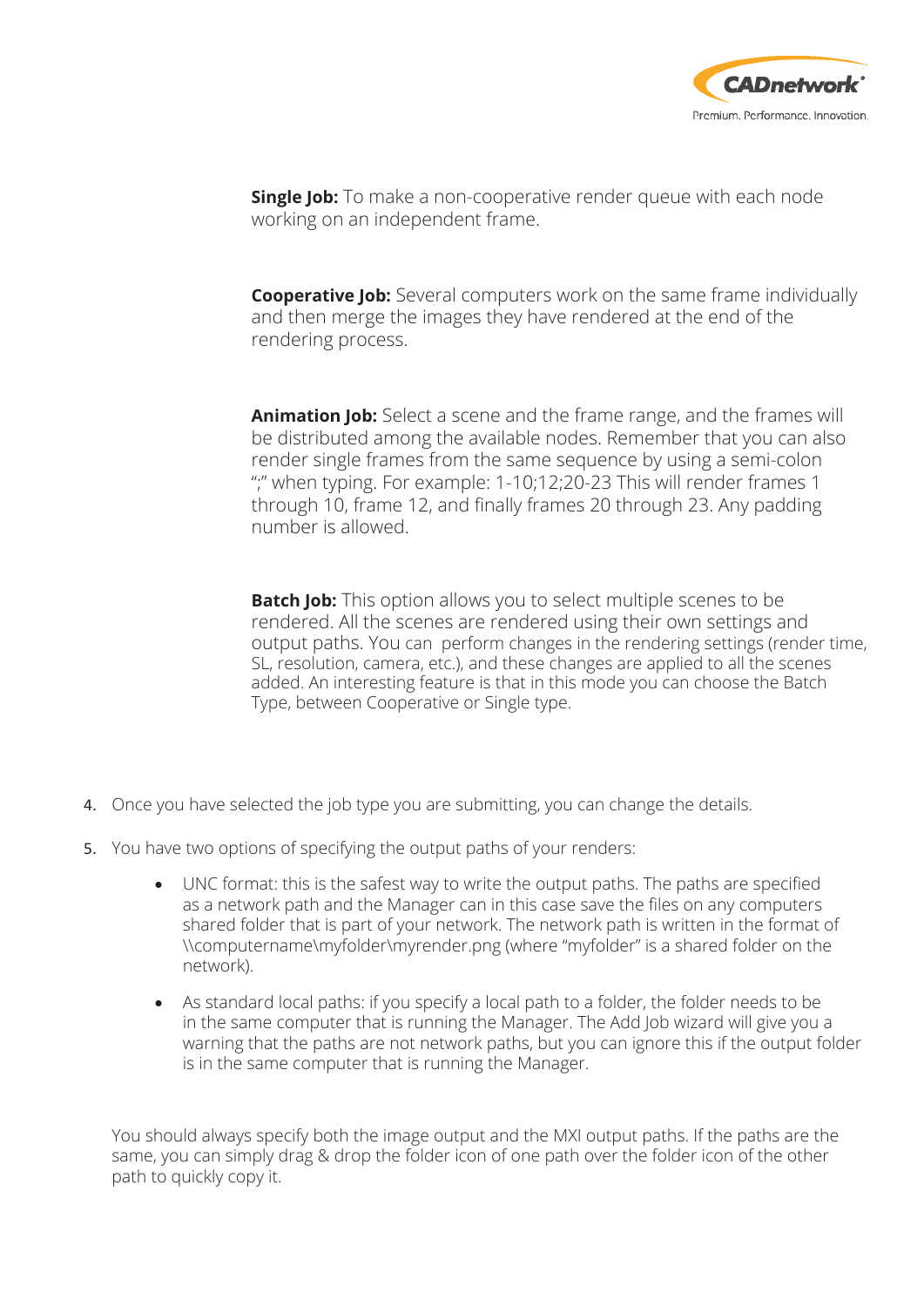

| Add Network Job Wizard    |                |                                                                                 | $\sqrt[3]{2}$<br>$\Sigma$                                                                                                                                                                                                      |  |  |  |  |  |
|---------------------------|----------------|---------------------------------------------------------------------------------|--------------------------------------------------------------------------------------------------------------------------------------------------------------------------------------------------------------------------------|--|--|--|--|--|
| <b>Render Options</b>     |                |                                                                                 |                                                                                                                                                                                                                                |  |  |  |  |  |
|                           |                | General                                                                         |                                                                                                                                                                                                                                |  |  |  |  |  |
|                           |                | Scene File C:\Users\CADuser\Desktop\Train_scene_maxwell\Train_scene_maxwell.mxs | o and the second second second and responsibilities in the contract of the second second second second second in the second second second second second second second second second second second second second second second  |  |  |  |  |  |
|                           |                | Depth RGB 8 bpc<br>▼                                                            |                                                                                                                                                                                                                                |  |  |  |  |  |
|                           |                | Image X C: Waxwell \Output \wagon.png                                           | o and the second second second second second second second second second second second second second second second second second second second second second second second second second second second second second second se |  |  |  |  |  |
|                           |                | MXI X C: Waxwell \Output \wagon.mxi                                             |                                                                                                                                                                                                                                |  |  |  |  |  |
|                           | Render Options |                                                                                 |                                                                                                                                                                                                                                |  |  |  |  |  |
| <b>Additional Options</b> |                |                                                                                 |                                                                                                                                                                                                                                |  |  |  |  |  |
|                           | Channels       |                                                                                 |                                                                                                                                                                                                                                |  |  |  |  |  |
|                           |                |                                                                                 |                                                                                                                                                                                                                                |  |  |  |  |  |
|                           |                | $<$ Back<br>Next ><br>Cancel                                                    | Help                                                                                                                                                                                                                           |  |  |  |  |  |

6. If you do not have network paths, enable "Send dependencies "to send each RenderCube the required textures and extra files. Otherwise you must specify here a UNC path to a networked folder which all nodes have access to.

| Add Network Job Wizard<br>P<br>$\mathbf{x}$          |  |  |  |  |  |  |  |  |
|------------------------------------------------------|--|--|--|--|--|--|--|--|
| <b>Render Options</b>                                |  |  |  |  |  |  |  |  |
| Camera camera                                        |  |  |  |  |  |  |  |  |
| Resolution 2475 $\hat{=}$ <b>B</b> 3300 $\hat{=}$    |  |  |  |  |  |  |  |  |
| Time 50000                                           |  |  |  |  |  |  |  |  |
| Sampling Level 18,000                                |  |  |  |  |  |  |  |  |
| SL Updates $3,7,10$                                  |  |  |  |  |  |  |  |  |
| Multilight Disabled<br>Composite                     |  |  |  |  |  |  |  |  |
| Low CPU Priority                                     |  |  |  |  |  |  |  |  |
| Motion Blur X                                        |  |  |  |  |  |  |  |  |
| Displacement X                                       |  |  |  |  |  |  |  |  |
| Dispersion X                                         |  |  |  |  |  |  |  |  |
| Extra Sampling                                       |  |  |  |  |  |  |  |  |
| Additional Options                                   |  |  |  |  |  |  |  |  |
| Send Dependencies X                                  |  |  |  |  |  |  |  |  |
| Dependencies Path ADuser\Desktop\Train_scene_maxwell |  |  |  |  |  |  |  |  |
| <b>Command Line</b>                                  |  |  |  |  |  |  |  |  |
| Channels                                             |  |  |  |  |  |  |  |  |
| $Back$<br>Next<br>Cancel<br>Help                     |  |  |  |  |  |  |  |  |